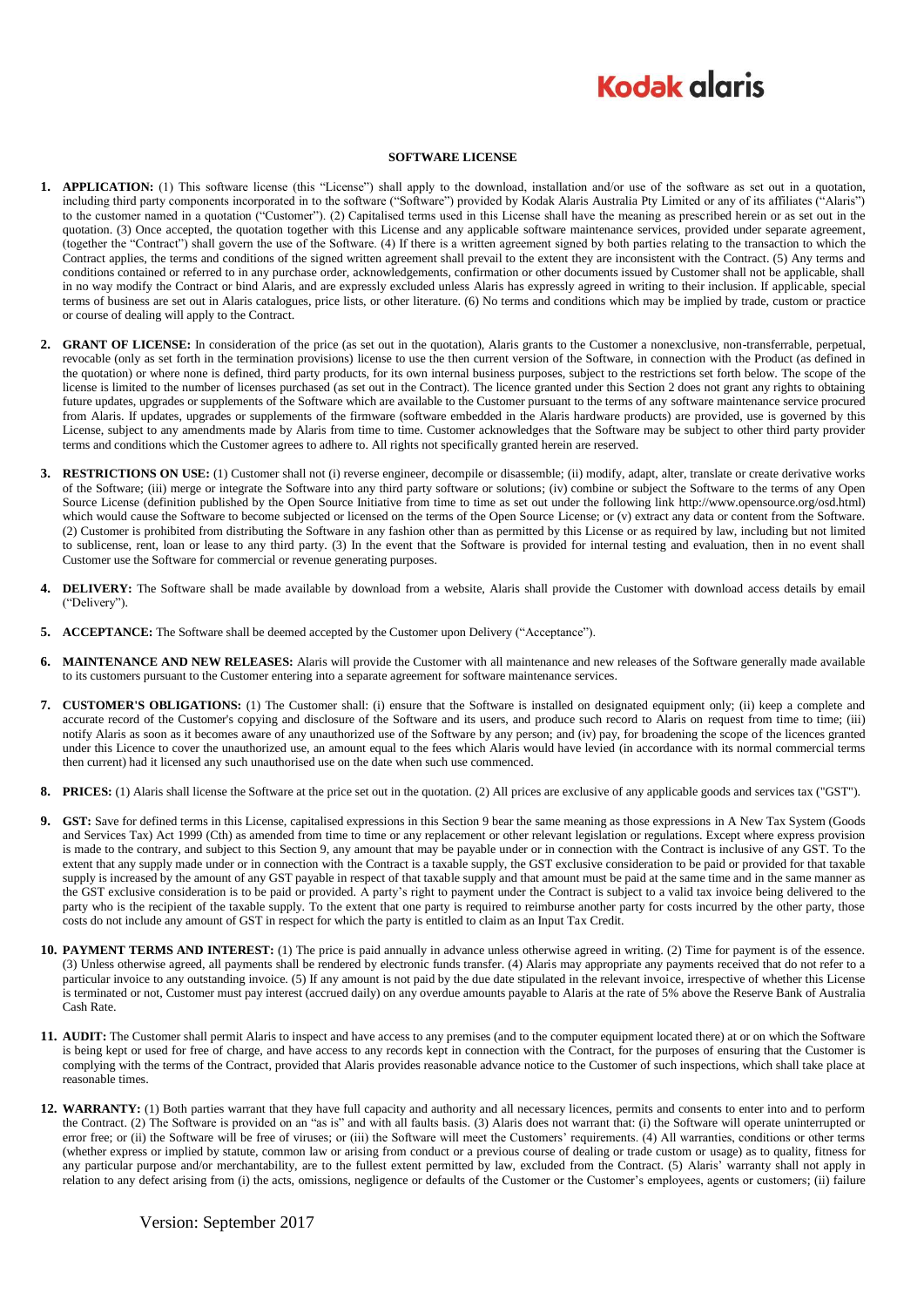## **Kodak glgris**

by the Customer to implement or procure the implementation of recommendations in respect of, or solutions to errors, in the Software previously advised by Alaris, including but not limited to non-use of the most recent Software release version; (iii) wilful damage; (iv) use of the Software in combination with any equipment or software not approved by Alaris; (v) any alteration, merger or modification of the Software by any person other than Alaris or its designees or without Alaris' prior written consent; (vi) any failure, fault, accident, neglect or misuse of equipment, software or media not supplied by Alaris; and (vii) any breach of Customer's obligations under the Contract howsoever arising. (6) Customer is not entitled to cancel or withdraw from the Contract or withhold payment of invoices or make deductions on account of Software claimed to be defective.

- **13. LIMITATION OF LIABILITY:** (1) If not expressly provided for otherwise in this License, Alaris' liability for any kind of loss or damaged suffered by Customer in connection with the Contract, whether in contract, tort (including in either case negligence), misrepresentation (other than fraudulent misrepresentation), breach of statutory or equitable duty, or otherwise, and whether Alaris' act or omission is wilful or otherwise, is excluded and/or limited (as the case may be) as set out in this Section 13. Alaris' liability for any loss of profits, anticipated savings, revenue, business, loss or corruption of data or reconstruction of data, loss of use, loss of goodwill, loss due to delay or any indirect, special, incidental or consequential loss or damage whatsoever or any claims from third parties for such damages, is excluded. (2) Alaris' sole obligation and liability for breach of the warranty set out in Section 12 (2) above, is for Alaris to use commercially-reasonable efforts, at Alaris' expense, to replace software media or modify the Software so that the warranty specified under Section 12 (2) is true. In the event of a warranty claim, Customer shall be responsible for the removal of any defective Software and subsequent replacement of any replacement Software. (3) Subject to (1) and (2), Alaris' aggregate liability for all other claims, whether in contract, tort (including in either case negligence), misrepresentation (other than fraudulent misrepresentation), breach of statutory or equitable duty or otherwise pursuant to the Contract, shall be limited to the price paid by the Customer for the specific Software giving rise to the claim in the 12 months prior to the claim which the loss or damage occurred. (4) Nothing in the Contract shall be deemed to exclude or limit Alaris' liability in respect of: (i) Loss or damage caused by wilful misconduct or gross negligence of Alaris or Alaris' officers, employees, agents or contractors; (ii) Injuries to or death of any person, caused by negligence of Alaris or Alaris' officers, employees, agents or contractors; or (iii) any other liability which cannot be excluded at law. (5) Any claim for loss or damages, save for pursuant to (4) above, must be notified to Alaris within twelve (12) months as from the date on which the damage was caused, failing which such claim is deemed to be waived.
- **14. INTELLECTUAL PROPERTY AND COPYRIGHT:** (1) Customer acknowledges that all intellectual property rights meaning all inventions, patents, registered designs, design rights, data base rights, copy rights, know-how, trademarks, trade secrets and all other intellectual property rights, and the applications for any of the same and any rights or forms of protection of a similar nature and having equivalent or similar effect to any of them which may subsist anywhere in the world ("Intellectual Property Rights") in the Software and any updates or upgrades thereto belong and shall belong to Alaris or the relevant third-party owners (as the case may be), and the Customer shall have no rights in or to the Software other than the right to use it in accordance with the terms of this Licence. (2) Customer agrees to abide by all copyright and other applicable intellectual property related laws. (3) Customer shall not cause or permit any third party to cause any damage or endanger the Intellectual Property Rights of Alaris. (4) Customer must advise Alaris immediately if it becomes aware of any unauthorised use, or attempted use, by any person of Alaris' Intellectual Property Rights.
- 15. **INDEMNIFICATION:** (1) Without prejudice to any other rights of Alaris, Customer shall indemnify Alaris for any loss suffered by Alaris (including reasonable legal fees and costs) by reason of any use by Customer, Customer's employees, agents or customers, whether arising directly or indirectly, of the Software other than in accordance with this License. (2) Customer shall further indemnify and hold Alaris harmless against any loss or damage which it may suffer or incur as a result of the Customer's breach of any third-party additional terms howsoever arising. (3) In the event of a claim, or notification of an intention to make a claim, which may reasonably be considered likely to give rise to a liability under this indemnity ("Claim"), Customer shall: (i) as soon as reasonably practicable, give written notice of the Claim to Alaris specifying the nature of the Claim in reasonable detail; and (ii) not make any admission of liability, agreement or compromise in relation to the Claim (4) Customer shall not, except with the prior written consent of Alaris, consent to entry of any judgment or enter into any settlement that does not include as an unconditional term the giving by the claimant or plaintiff to Alaris and its affiliates a release from all liability and blame with respect to the Claim.
- **16. TERMINATION:** (1) Without prejudice to its other rights, Alaris may terminate the Contract in the event that (i) Customer fails to pay any sums due under the Contract; (ii) Customer breaches any terms of the Contract; (iii) Customer is unable to pay its debts as they fall due, passes a resolution for winding up (other than for the purposes of a solvent amalgamation or reconstruction) or if a court of competent jurisdiction makes an order to that effect, enters into a receivership or liquidation or otherwise ceases to carry on business or an analogous event occurs to Customer in any jurisdiction; or (iv) an event pursuant to Section 20.2 or pursuant to Section 22.6 where such event has persisted for more than 14 days. (5) On termination for any reason: (i) all rights granted to the Customer under the Contract shall cease; (ii) the Customer shall cease all activities authorised by this License; and (iii) where possible the Customer shall immediately destroy or return to Alaris (at Alaris' option) all copies of the Software then in its possession, custody or control and, in the case of destruction, certify to Alaris that it has done so.
- **17. CONFIDENTIAL INFORMATION:** (1) All non-public, confidential or proprietary information of Alaris, including but not limited to, specifications, samples, patterns, designs, plans, drawings, documents, data, business operations, pricing, discounts or rebates, disclosed by Alaris in connection with the Contract, whether disclosed orally or disclosed or accessed in written, electronic or other form or media, and whether or not marked, designated or otherwise identified as "confidential," shall be deemed to be confidential, to be used solely for the purpose of performing under the Contract and may not be disclosed or copied unless authorized in advance by Alaris in writing. (2) Upon Alaris' request, Customer shall promptly return all documents and other materials received from Alaris and delete any copies made thereof. (3) Alaris shall be entitled to apply for injunctive relief for any violation of this Section. (4) This Section does not apply to information that is: (i) in the public domain; (ii) known to Customer at the time of disclosure; (iii) rightfully obtained by Customer on a non-confidential basis from a third party; or (iv) is required to be disclosed by any applicable law or by order of any Court of competent jurisdiction or any government body, agency or regulatory body, provided that the receiving party shall use all reasonable endeavours to give the disclosing party as much written notice of the disclosure as it reasonably can to enable the disclosing party to seek a protective order or other action protecting the confidential information from disclosure.
- **18. DATA PROTECTION:** (1) Each party will comply with its obligations in terms of laws and regulations relating to the protection or disclosure of personal data, sensitive data or such other data which is deemed to be 'personal' pursuant to applicable data protection law in force from time to time including the Privacy Act 1988 (Cth). (2) The Customer acknowledges that the Software: (i) may request or collect information about the user of the Software; and (ii) may collect information regarding the content sent via the Software as well as details of the recipient. (3) Each party shall indemnify, defend and hold the other party harmless against claims resulting from or in connection with the indemnifying party's non-observance or insufficient observance of such obligations or any of its obligations in this Section 18.
- **19. EXPORT:** (1) Customer shall not export or re-export the Software except as authorised by the laws of the jurisdiction in which the Software was procured. (2) In particular, and without limitation, the Software may not be exported or re-exported into (or to a national or resident of) any US embargoed countries (including without limitation: Iran; Sudan; North Korea; Syria; Cuba; Belarus; Zimbabwe; Myanmar (Burma); the Crimea and Sevastopol Regions (Ukraine); and the military/defence/energy sectors in Russia).